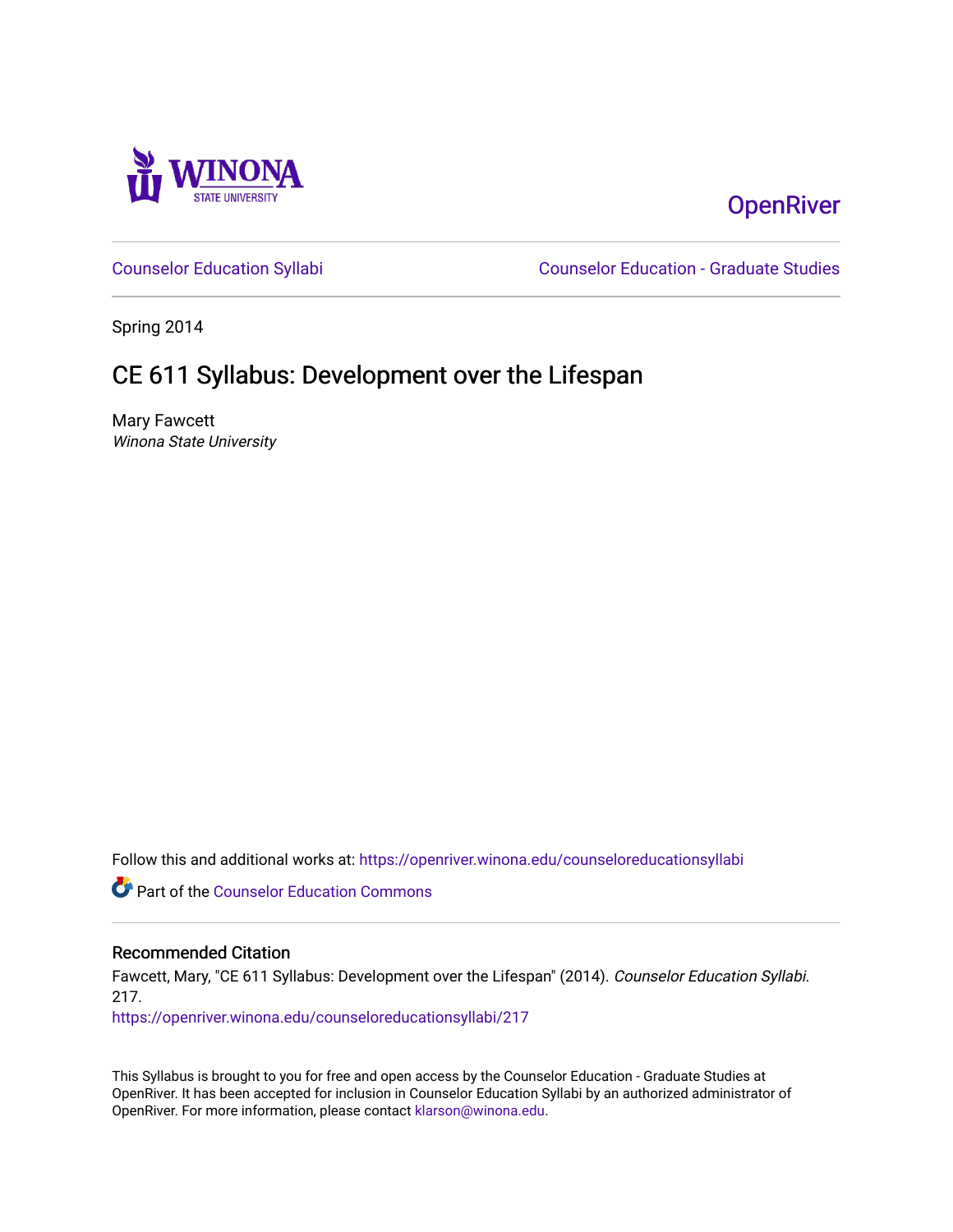## **COURSE SYLLABUS COUNSELOR EDUCATION DEPARTMENT WINONA STATE UNIVERSITY CE 611 Development over the Lifespan Spring 2014**

**Mary Fawcett, Professor 132 Gildemeister Hall 507-457-5338 [mfawcett@winona.edu](mailto:mfawcett@winona.edu)**

#### **COURSE DESCRIPTION**

#### **1. Catalog description**

The purpose of this course is to provide an overview of perspectives on the normal development of children, adolescents and adults. Major theories, issues, eras, and trends in lifespan development will be addressed.

- 2. **Content areas:** lifespan stages, developmental theories, key mental health/developmental issues, current childhood illnessness that impede learning, and critical issues facing the elderly
- **3. Council for Accreditation of Counseling and Related Educational Programs (CACREP) Related Standards sets the following knowledge requirements for this course:**
	- a. theories of individual and family development and transitions across the life span;
	- b. theories of learning and personality development, including current understandings about neurobiological behavior;
	- c. effects of crises, disasters, and other trauma-causing events on persons of all ages;
	- d. theories and models of individual, cultural, couple, family, and community resilience;
	- e a general framework for understanding exceptional abilities and strategies for differentiated interventions;
	- f. human behavior, including an understanding of developmental crises, disability, psychopathology, and situational and environmental factors that affect both normal and abnormal behavior;
	- g. theories and etiology of addictions and addictive behaviors, including strategies for prevention, intervention, and treatment; and
	- h. theories for facilitating optimal development and wellness over the life span.

## **Required Readings:**

Sigelman, C. K. & Rider, E. A. (2012). *Life-span human development* (7th ed.). Belmont, CA: Wadsworth, Inc.

*Rubin, G. (2009). The* happiness project. New York: Harper Collins Publisher.

#### **Recommended Text:**

American Psychological Association. (2009). *Publication manual of the American Psychological*  Association (6<sup>th</sup> ed.).

## **Grading:**

This course is graded on the following 7-point scale:

| $100-93$ : | A              |
|------------|----------------|
| $92 - 86:$ | B              |
| $85-79:$   | $\mathfrak{c}$ |
| $78-72:$   | D              |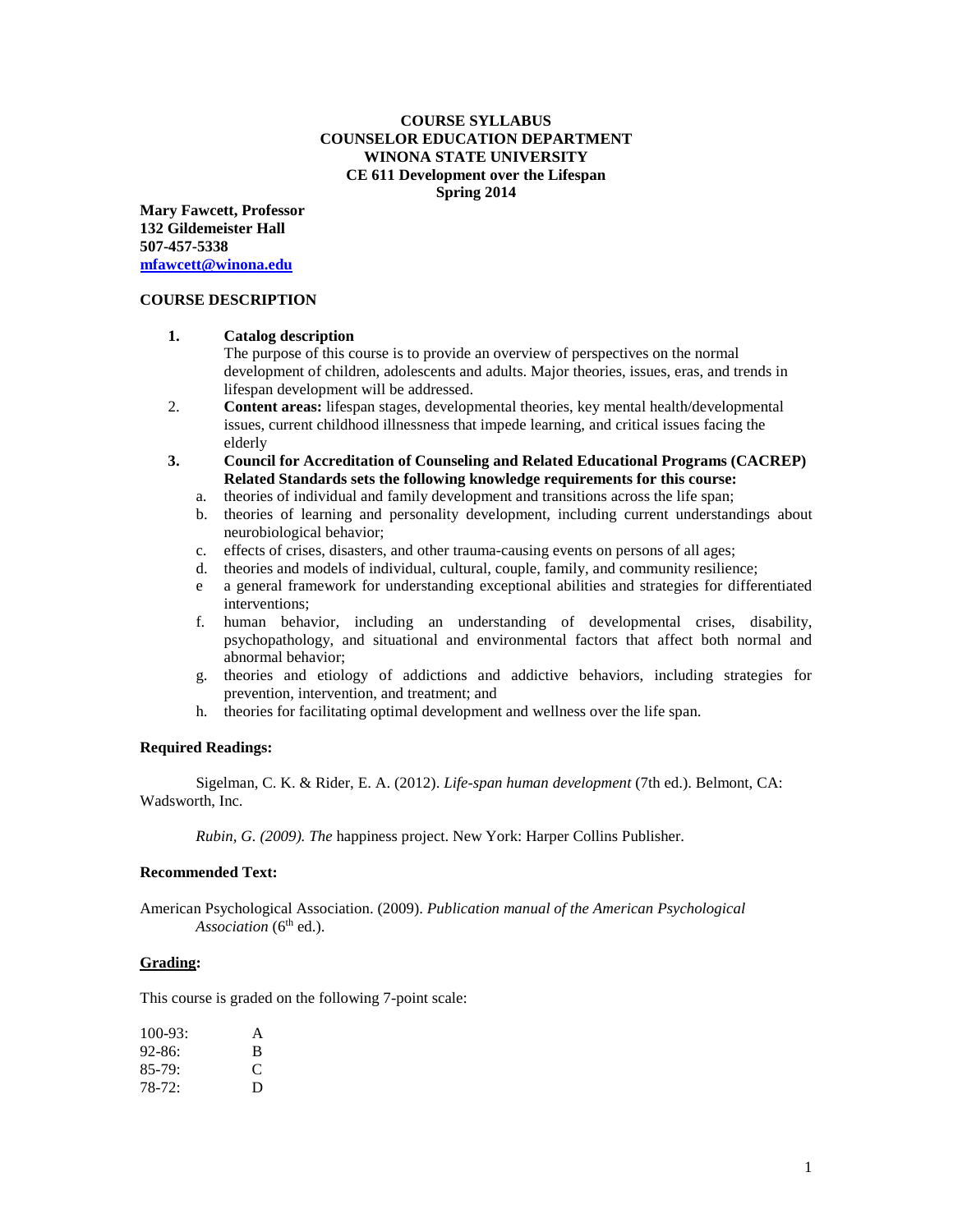## **Course Assignments:**

- 1. Bandura D2L Discussion (25%)
- 2. D2L Chapter Assignments on each Sigelman and Rider text chapter (25%)
- 3. Developmental Stage and Trauma Research Paper (30%)
- 4. Happiness Project Discussion Board (20%)

#### **Content delivery:**

D2L online course format, discussion posts, electronic communication

#### **Assignment #1: Bandura D2L Discussion**

Students will study Bandura's theory via the course text and other sources (journal articles, online resources, videos, films, etc.). You will cite these sources (using APA writing style) when you post to the D2L discussion board (see number of required citations below).

Bandura's theory proposes that **we learn social behaviors and personal values by observation**. According to Bandura, we learn behaviors, ideas, beliefs, life values and attitudes by watching other people via personal life experiences, electronic means and audio/visual media. In particular, the media has a huge impact on what we learn about life, relationships, jobs, money, values, lifestyles, etc., and how we integrate information we receive from the media within our own identity development.

The following assignment encourages students to study Bandura's theory in the context of self-exploration and "test" the theory based on student's reflections about their own development:

- Students will select **from their own media viewing** and apply Bandura's theory in their own selfexamination of their identity development. Students should reflect on their most common and repetitive experiences with social media (Facebook, Internet sites on hobbies, parenting, etc.) and dramatic arts media (TV, movies, etc.). For example, if you watch a lot of Jon Stewart on Comedy Central and you notice your political views are of a "left-wing" nature, you might surmise that watching this program impacts how you see the world of politics. For example, if you watch the History Channel and notice that you value perceiving your experiences in the context of a particular time in history, you might suppose that viewing programs about historical events provides for you a way to look at your own experiences in the context of world or current events.
- Students will study Bandura's theory via the course text and other sources (journal articles, online resources, videos, films, etc.). You will cite these sources (using APA writing style) when you post to the discussion board (see number of required citations below).
- Students should include comments in their posts regarding their agreement/non-agreement with Bandura based on their own research and self-examination. Since this assignment involves selfexamination of a personal nature, students are encouraged to share only what they feel comfortable sharing with classmates via the D2L Discussion board.

Please develop your Initial Post to focus on the assignment criteria (outlined above) in at least two welldeveloped paragraphs of at least 100 words, and develop your Response Post with relevant comments contained in at least one well-developed paragraph of at least 50 words.

**Total Required number of posts is** three (3) Initial Posts and one (1) response to three (3) others' posts (for a total of 3 "Response Posts").

## **Due Dates:**

Bandura Post #1: Feb 3 (Initial Post) and Feb 6 (Response Post) Bandura Post #2: March 3 (Initial Post) and March 6 (Response Post) Bandura Post #3: April 7 (Initial Post) and April 10 (Response Post)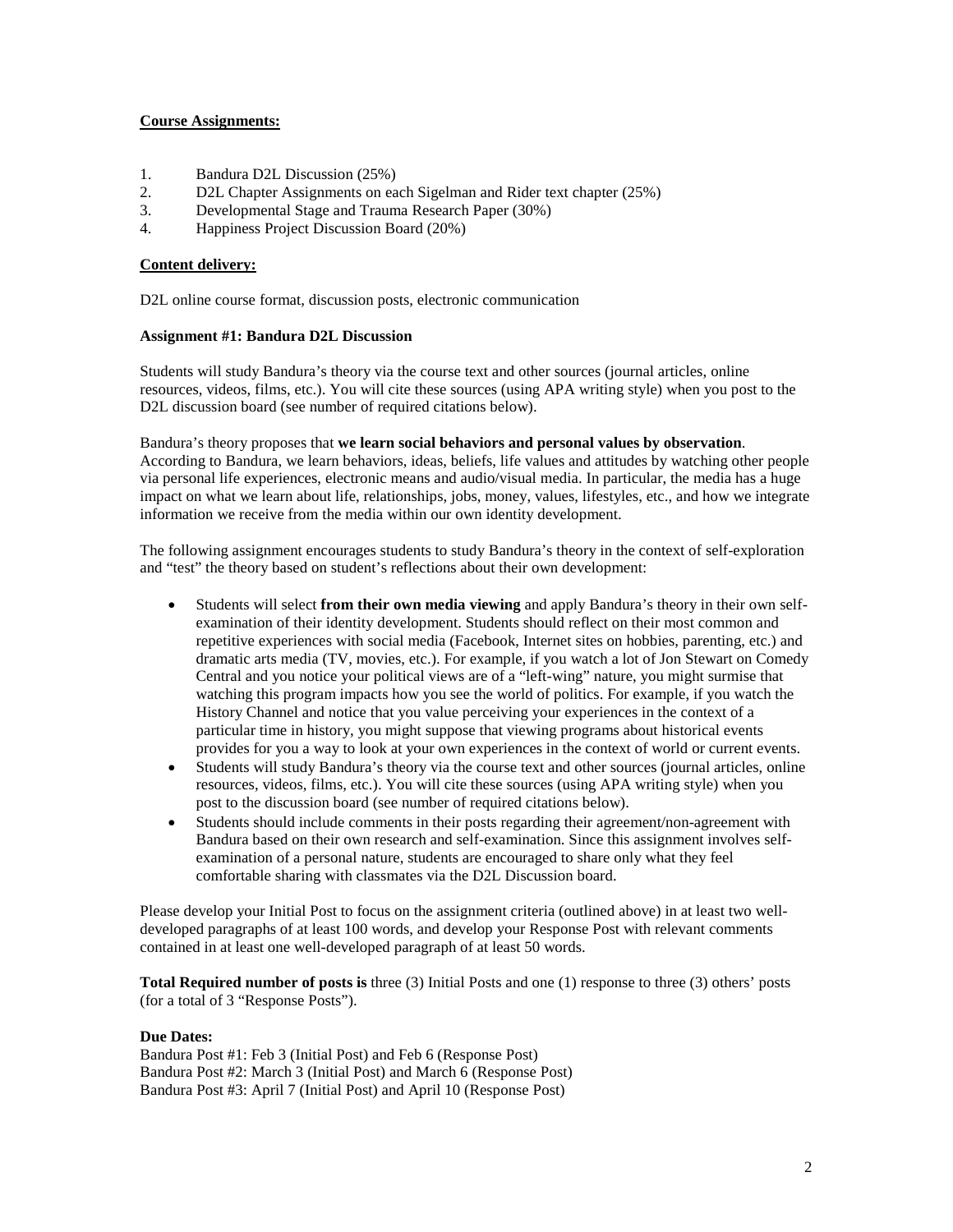| <b>Grade</b> | <b>Description</b>                                                                          |
|--------------|---------------------------------------------------------------------------------------------|
| 93-100       | -deadlines met                                                                              |
|              | -minimum of two well-developed paragraphs of at least 100 words in Initial Post with a      |
|              | minimum of 2 citations/references APA style                                                 |
|              | -minimum of one well-developed paragraph of at least 50 words in Response Post              |
|              | -at least 3 initial posts                                                                   |
|              | -at least 3 response posts                                                                  |
|              | -complex thinking skills utilized and material synthesized in discussion posts              |
|              | -clear and concise organization of discussion extremely well                                |
|              | -assignment criteria addressed extremely well                                               |
| 86-92        | -deadlines met                                                                              |
|              | -minimum of two well-developed paragraphs of at least 100 words in Initial Post with a      |
|              | minimum of 2 citations/references APA style                                                 |
|              | -minimum of one well-developed paragraph of at least 50 words in Response Post              |
|              | -at least 3 initial posts                                                                   |
|              | -at least 3 response posts                                                                  |
|              | -complex thinking skills utilized very well                                                 |
|              | -mostly clear and concise organization of discussion                                        |
|              | -all assignment criteria addressed                                                          |
| 79-85        | -deadlines met                                                                              |
|              | -minimum of two well-developed paragraphs of at least 100 words in Initial Post with a      |
|              | minimum of 1 citation/reference APA style                                                   |
|              | -minimum of one well-developed paragraph of at least 50 words in Response Post              |
|              | -at least 3 initial posts                                                                   |
|              | -at least 3 response posts                                                                  |
|              | -complex thinking skills utilized fairly well                                               |
|              | -mostly clear and concise organization of discussion<br>-most assignment criteria addressed |
| 78 or fewer  | -deadlines not met                                                                          |
|              | -minimum of two well-developed paragraphs of at least 100 words in Initial Post with a      |
|              | minimum of 1 citation/reference APA style not met                                           |
|              | -minimum of one well-developed paragraph of at least 50 words in Response Post not met      |
|              | -at least 3 response posts not met                                                          |
|              | -at least 3 initial posts not met                                                           |
|              | -complex thinking skills utilized not present                                               |
|              | -clear and concise organization of discussion not used                                      |
|              | -assignment criteria addressed not met                                                      |
|              |                                                                                             |

# **Assignment #2: D2L Chapter Assignments**

Seventeen (17) mini-discussions are required for this assignment: one discussion for each chapter. Students will respond to a question and share ideas and opinions about that topic. (Offering resources and providing will references about are optional.)

Students may work their way through the mini-discussions at their own pace. **All work should be completed by April 21, 2014.**

| Grade  | <b>Description</b>                                     |
|--------|--------------------------------------------------------|
| 93-100 | -a minimum of 200 words written                        |
|        | -due dates for posts met                               |
|        | -a minimum of one original post per chapter discussion |
|        | -complex thinking skills utilized                      |
|        | -chapter question answered                             |
|        | -clear and concise organization of discussion          |
| 86-92  | -a minimum of 200 words written                        |
|        | -due dates for posts met                               |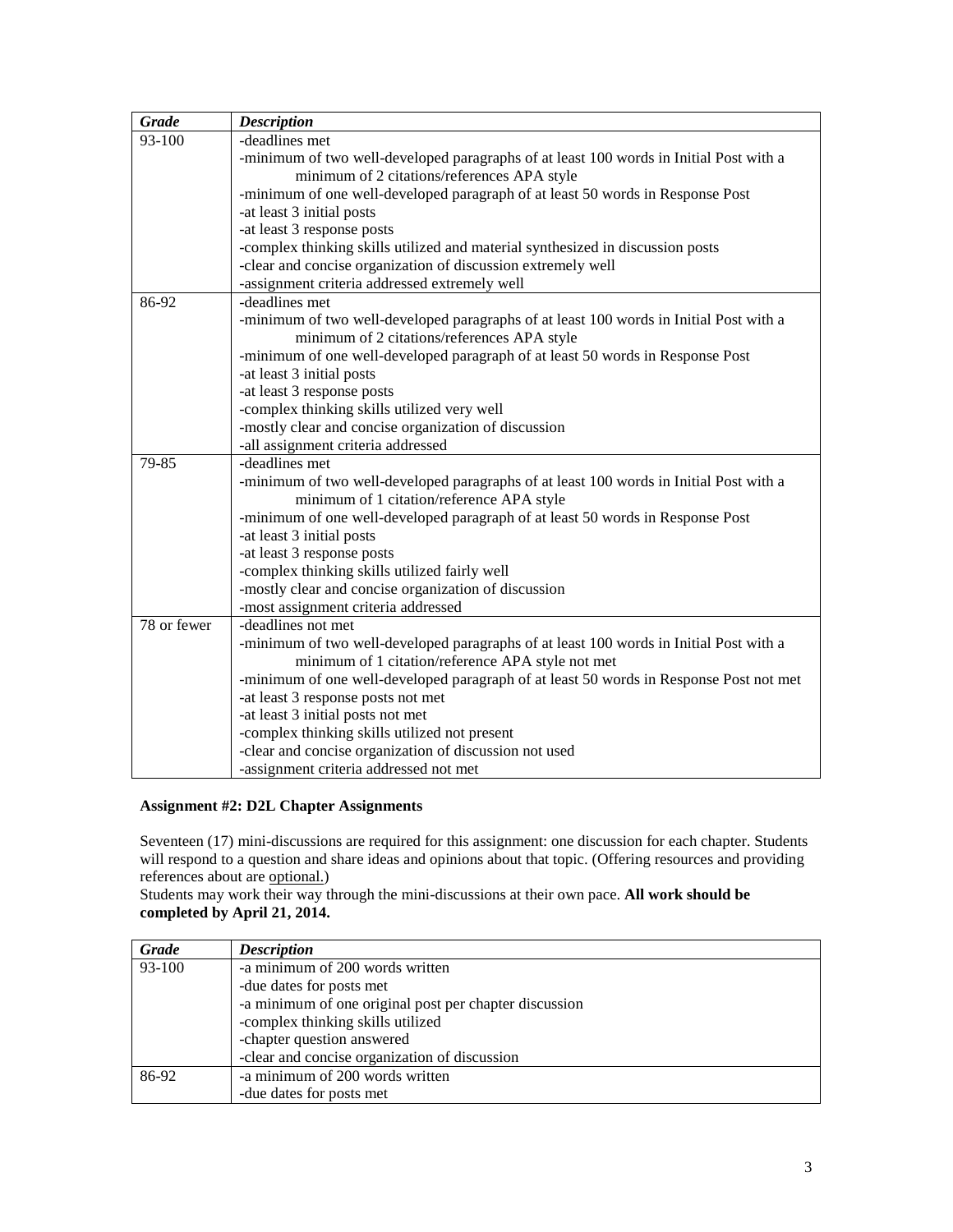|             | -a minimum of one original post per chapter discussion |
|-------------|--------------------------------------------------------|
|             | -complex thinking skills utilized                      |
|             | -chapter question answered                             |
|             | -clear and concise organization of discussion          |
| 79-85       | -a minimum of 150 words written                        |
|             | -due dates for posts met                               |
|             | -a minimum of one original post per chapter discussion |
|             | -complex thinking skills not utilized                  |
|             | -chapter question not directly answered                |
|             | -clear and concise organization of discussion          |
| 78 or fewer | -fewer than 150 words written                          |
|             | -due dates for posts not met                           |
|             | -fewer than one original post per chapter discussion   |
|             | -complex thinking skills not utilized                  |
|             | -chapter question not directly answered                |
|             | -clear and concise organization of discussion          |

## **Assignment #3: Developmental Stage and Trauma Research Paper**

Current researchers of human development are learning that trauma plays a much more important role than thought previously in terms of healthy identity development and coping skills. In fact, much of the DSM  $5<sup>th</sup>$ edition revisions include considerations about the link between traumatic experiences and the development of psychological disorders, symptoms and associated life issues.

This assignment will provide an opportunity to study Erikson's developmental theory and explore the potential impact of trauma on psychosocial development at a specific stage of development. Students should complete an APA (6th ed) style paper on you're **your choice of one of Erikson's Psychosocial developmental stages** (Trust vs Mistrust, Autonomy vs Shame and Doubt, Initiative vs Guilt, Industry vs Inferiority, Identity vs Role Confusion, Intimacy vs Isolation, Generativity vs Stagnation, Integrity vs Despair) and the potential effects of a selected traumatic experience on healthy development (death of a loved one, early sexual abuse, natural disaster, loss of a loved one at an early age, etc.). Students must study Erikson's theory in several (at least 5) scholarly resources (including the course text) and do extensive research on their chosen topic of a traumatic experience via scholarly sources (at least 5). Discussion about the impact of said trauma on the development of someone in the chosen stage of development will be written from the student's ideas and beliefs as a result of a thorough review of professional literature. **Note: this is not an assignment for personal disclosure about student's personal experiences. The chosen topic of a traumatic experience should be based on students' future work with clients/students.**

## **Due: March 31, 2014**

| Grade  | <b>Description</b>                                  |
|--------|-----------------------------------------------------|
| 93-100 | -paper length minimum of 12 pages                   |
|        | -assignment turned in on time                       |
|        | -all aspects of assignment addressed and discussed  |
|        | -complex thinking skills utilized                   |
|        | -clear and concise organization of discussion       |
|        | -perfect APA 6 <sup>th</sup> ed. format             |
|        | -at least 10 references                             |
| 86-92  | -paper length minimum of 12 pages                   |
|        | -assignment turned in on time                       |
|        | -most aspects of assignment addressed and discussed |
|        | -complex thinking skills utilized                   |
|        | -adequate organization of discussion                |
|        | -mostly correct APA 6 <sup>th</sup> ed. format      |
|        | -at least 10 references                             |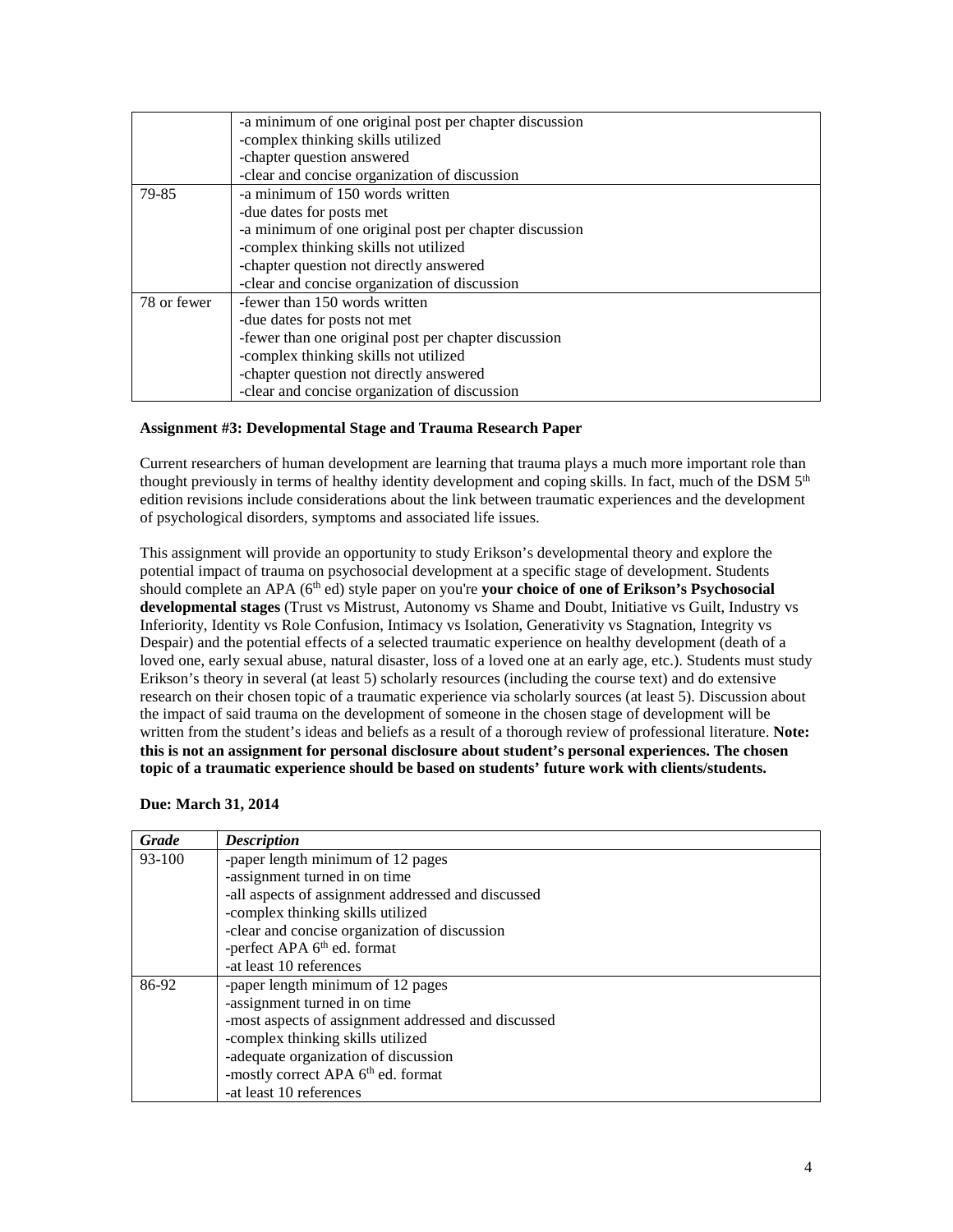| 79-85 | -paper length minimum of 12 pages                |
|-------|--------------------------------------------------|
|       | -assignment turned in two days late              |
|       | -70% percent aspects of assignment addressed     |
|       | -poor organization of discussion                 |
|       | -somewhat correct APA 6 <sup>th</sup> ed. format |
|       | -at least 8 references                           |
| 78 or | -paper length fewer than 12 pages                |
| fewer | -assignment turned in more than two days late    |
|       | -half of the aspects of assignment addressed     |
|       | -no organization of discussion                   |
|       | -incorrect APA 6 <sup>th</sup> ed. format        |
|       | -fewer than 8 references                         |

#### **Assignment #4: Happiness Project Discussion Board**

This assignment is designed to help you study the topic of "happiness" and review the research conducted by Rubin (2009). D2L Discussion posts should focus on comments about **Rubin's findings and experiences as they relate to a developmental theory (Erikson or Piaget) studied in this course**. Students can either select a specific developmental stage to discuss for all posts, or select a different developmental stage for each post. Additionally, students should select to focus their post comments on **two concepts or ideas (per post)** discussed within the designated chapters as they related to a selected developmental stage.

Please develop your initial post to focus on the assignment criteria (outlined in the paragraph above) in at least two well-developed paragraphs of at least 100 words, and respond to others' posts with relevant comments contained in at least one well-developed paragraph of at least 50 words.

This discussion will take place from January 27 to March 20 in the structure of three time slots, each devoted to a particular part of Rubin's book. You MUST post your initial post by "Initial Post" due date and respond to a minimum of one (1) comment made by classmates by the "Response Post" due date for each discussion.

## **Due Dates**

| <b>Book Chapters</b>    | <b>Initial Post Due Date</b> | <b>Response Post Due Date</b> |
|-------------------------|------------------------------|-------------------------------|
| Getting Started,        |                              |                               |
| Jan, Feb, March, April  | Jan 27                       | Jan 30                        |
| May, June, July, August | Feb 17                       | Feb 20                        |
| Sept, Oct, Nov, Dec     | Mar 17                       | Mar 20                        |

**Total Requirements:** One (1) initial post and one (1) response to others' posts per time-slot, for a total of four **(3) initial posts and four (3) response posts.**

| <b>Grade Possible</b> | <b>Description</b>                                                              |
|-----------------------|---------------------------------------------------------------------------------|
| 93-100                | -deadlines met                                                                  |
|                       | -minimum of two well-developed paragraphs of at least 100 words in Initial Post |
|                       | -minimum of one well-developed paragraph of at least 50 words in Response Post  |
|                       | -at least 3 initial posts                                                       |
|                       | -at least 3 response posts                                                      |
|                       | -complex thinking skills utilized and material synthesized in discussion posts  |
|                       | -clear and concise organization of discussion extremely well                    |
|                       | -assignment criteria addressed extremely well                                   |
| 86-92                 | -deadlines met                                                                  |
|                       | -minimum of two well-developed paragraphs of at least 100 words in Initial Post |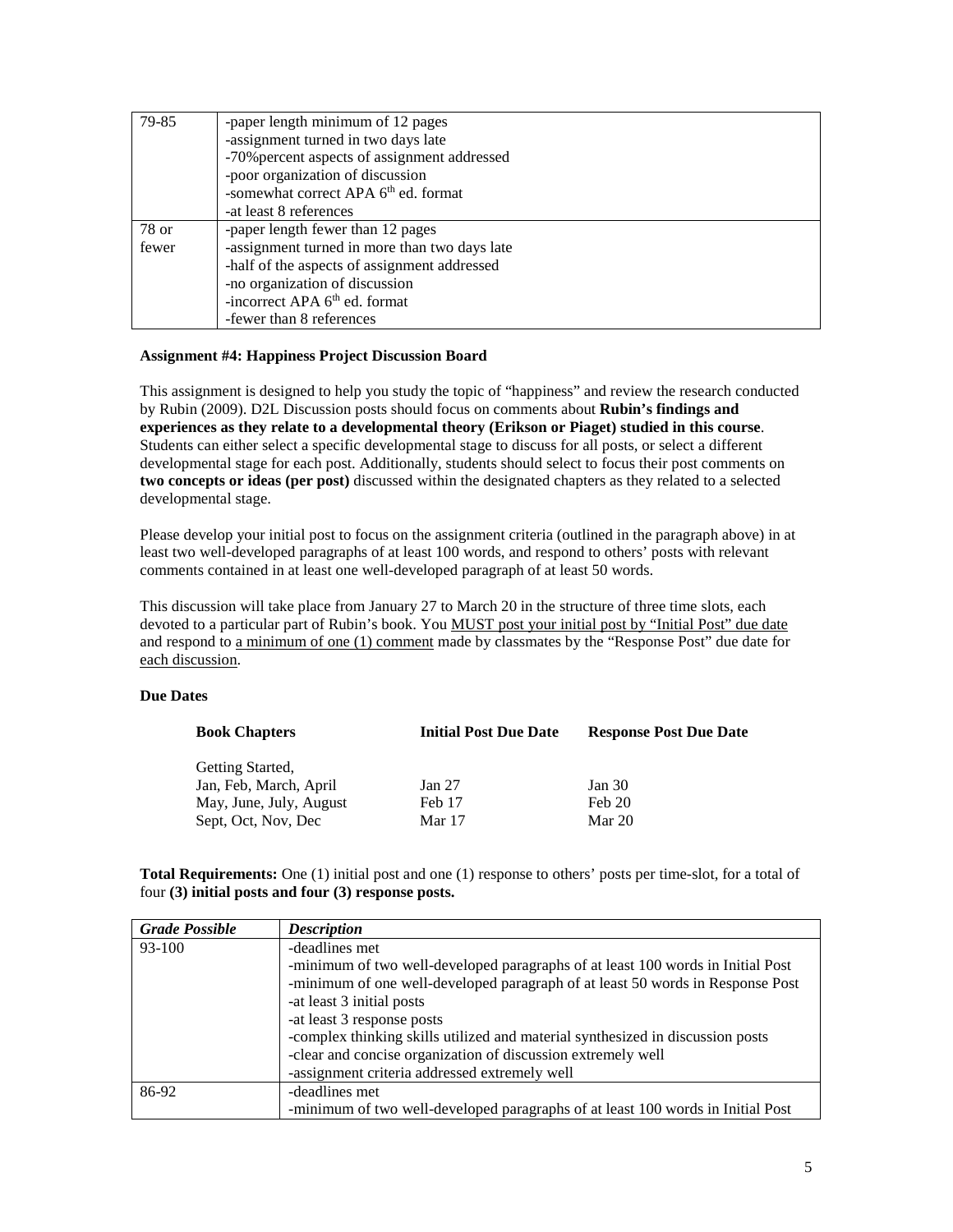|             | -minimum of one well-developed paragraph of at least 50 words in Response Post  |
|-------------|---------------------------------------------------------------------------------|
|             | -at least 3 initial posts                                                       |
|             | -at least 3 response posts                                                      |
|             | -complex thinking skills utilized very well                                     |
|             | -mostly clear and concise organization of discussion                            |
|             | -all assignment criteria addressed                                              |
| 79-85       | -deadlines met                                                                  |
|             | -minimum of two well-developed paragraphs of at least 100 words in Initial Post |
|             | -minimum of one well-developed paragraph of at least 50 words in Response Post  |
|             | -at least 3 initial posts                                                       |
|             | -at least 3 response posts                                                      |
|             | -complex thinking skills utilized fairly well                                   |
|             | -mostly clear and concise organization of discussion                            |
|             | -most assignment criteria addressed                                             |
| 78 or fewer | -deadlines not met                                                              |
|             | -minimum of two well-developed paragraphs of at least 100 words in Initial Post |
|             | not met                                                                         |
|             | -minimum of one well-developed paragraph of at least 50 words in Response Post  |
|             | not met                                                                         |
|             | -minimum of 3 initial posts not met                                             |
|             | -minimum of 3 response posts not met                                            |
|             | -complex thinking skills utilized not present                                   |
|             | -clear and concise organization of discussion not used                          |
|             | -assignment criteria addressed not met                                          |

## **Inclusive Excellence**

Commitment to Inclusive Excellence: WSU recognizes that our individual differences can deepen our understanding of one another and the world around us, rather than divide us. In this class, people of all ethnicities, genders and gender identities, religions, ages, sexual orientations, disabilities, socioeconomic backgrounds, regions, and nationalities are strongly encouraged to share their rich array of perspectives and experiences. If you feel your differences may in some way isolate you from WSU's community or if you have a need of any specific accommodations, please speak with the instructor early in the semester about your concerns and what we can do together to help you become an active and engaged member of our class and community.

## **Winona Campus Resources**

- Student Support Services, Krueger Library 219, 457-5465 [\(www.winona.edu/studentsupportservices/\)](http://www.winona.edu/studentsupportservices/)
- Inclusion and Diversity Office, Kryzsko Commons Room 236, 457-5595 [\(www.winona.edu/inclusion](http://www.winona.edu/inclusion-diversity/)[diversity/\)](http://www.winona.edu/inclusion-diversity/)
- Access Services (formerly Disability Services), Maxwell 314, 457-5878 [\(www.winona.edu/disabilityservices/\)](http://www.winona.edu/disabilityservices/)
- Counseling and Wellness Services, Integrated Wellness Complex 222, 457-5330 [\(www.winona.edu/counselingcenter/\)](http://www.winona.edu/counselingcenter/)
- GLBTA Advocate, contact Counseling and Wellness Services for name and number of the current Advocate
- Tutoring Services, Krueger Library 220, 457-5680 [\(http://www.winona.edu/tutoring/\)](http://www.winona.edu/tutoring/)
- Writing Center, Minné Hall 348, 457-5505 [\(www.winona.edu/writingcenter/\)](http://www.winona.edu/writingcenter/)
- Math Achievement Center, Tau 313, 457-5370 [\(http://www.winona.edu/mathematics/mac/\)](http://www.winona.edu/mathematics/mac/)
- Advising Services Warrior Success Center, Maxwell 314, 457-5878 [\(www.winona.edu/advising/\)](http://www.winona.edu/advising/)